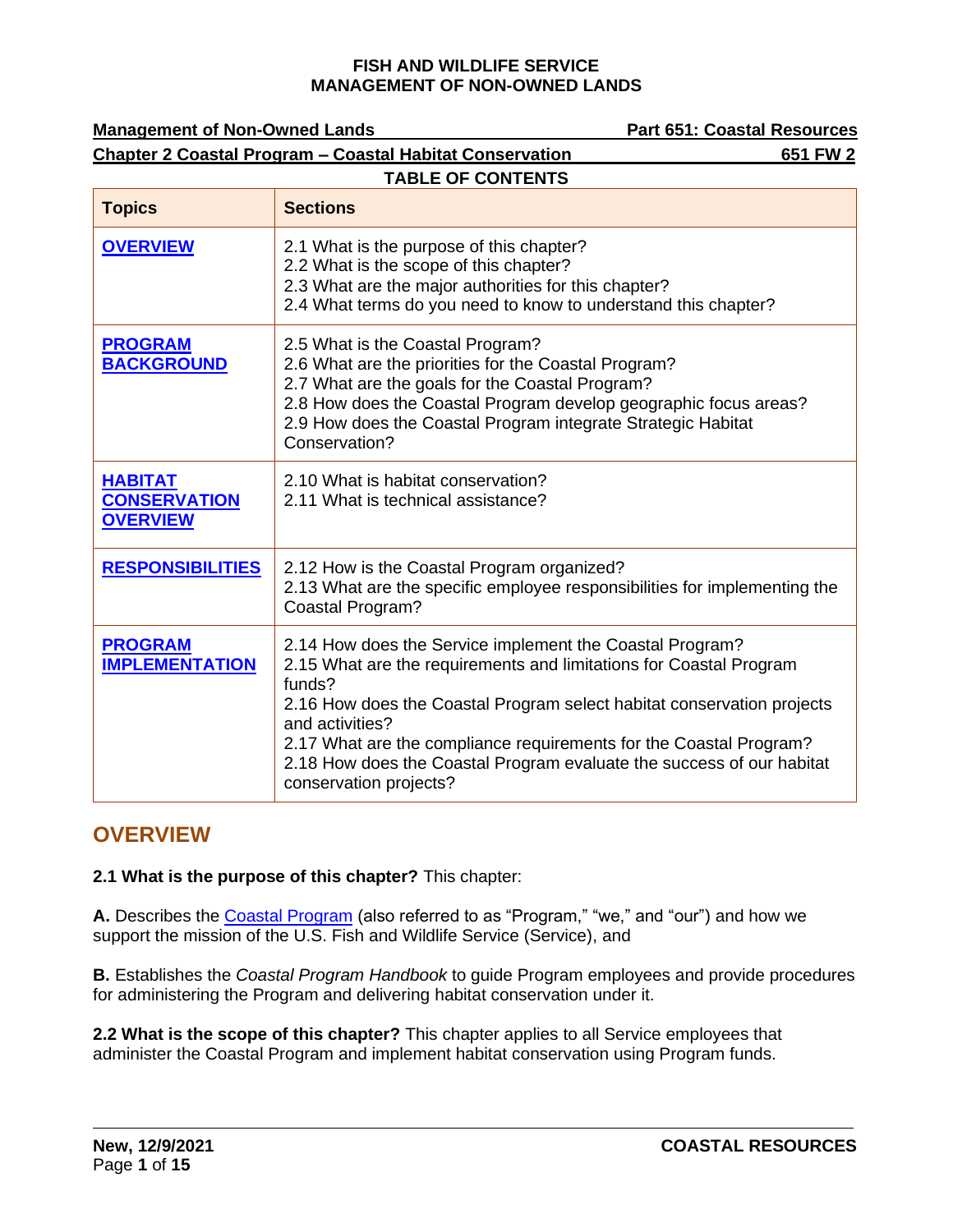| <b>Management of Non-Owned Lands</b>                            | <b>Part 651: Coastal Resources</b> |  |
|-----------------------------------------------------------------|------------------------------------|--|
| <b>Chapter 2 Coastal Program - Coastal Habitat Conservation</b> | 651 FW 2                           |  |
| 2.3 What are the major authorities for this chapter?            |                                    |  |

**A.** [Fish and Wildlife Act of 1956](https://www.govinfo.gov/app/details/USCODE-2018-title16/USCODE-2018-title16-chap9-sec742b/summary) (16 U.S.C. 742a-c and j).

**B.** [Fish and Wildlife Coordination Act](https://www.govinfo.gov/app/details/USCODE-2018-title16/USCODE-2018-title16-chap5A-subchapI-sec661) (16 U.S.C. 661-666c).

**C.** [National Wildlife Refuge System Administration Act](https://www.govinfo.gov/app/details/USCODE-2010-title16/USCODE-2010-title16-chap5A-subchapIII-sec668dd) (16 U.S.C. 668dd et seq.).

## **2.4 What terms do you need to know to understand this chapter?**

**A. Cooperative agreement.** A legal document that transfers money or another asset between the Federal Government and another entity (e.g., State government, municipality, corporation, or individual) to carry out an action with a public purpose (e.g., restoration project). A cooperative agreement requires that both the Federal Government and the partner be substantially involved in the described action (see [section 2.4K\)](#page-2-1).

**B. Ecosystem services.** Benefits and resources (e.g., food and water, climate, and cultural heritage) received by people that are derived from the biotic and abiotic components and processes of the environment. Although it may be difficult to place a value on these services, they have many direct and indirect benefits to people.

**C. Federal financial assistance.** The transfer of a thing of value from a Federal agency to an eligible recipient to carry out a public purpose as authorized by U.S. law. An agency may provide financial assistance in many ways, including cooperative agreements, grants, direct appropriations, and transfers of property in place of money.

**D. Federal trust resources.** Federal trust species and Service-managed lands and waters, including marine national monuments.

**E. Federal trust species.** Migratory birds, species that are listed as threatened or endangered under the Endangered Species Act, interjurisdictional fish, marine mammals, and other species of concern.

**F. Geographic focus areas.** Priority work areas identified in the Program's strategic plan and that integrate shared habitat conservation objectives among Service programs, partners, and stakeholders.

**G. Habitat Information Tracking System (HabITS).** A web-based accomplishment tracking system that integrates mapping capabilities (i.e., geographic information system). Staff can input and access information on habitat improvement projects in a geospatial context, as well as document technical assistance. We use the information in HabITS to guide Service and Program conservation efforts, evaluate workload and resource allocations, and make informed budget decisions. Employees can access HabITS through the Service's [Environmental Conservation Online System.](https://ecos.fws.gov/)

**H. Private lands.** Lands and interests in lands not owned by the Federal or a State government, including Tribal and Alaska Native Tribal lands; Hawaiian Home Lands; Tribal corporation lands; borough, county, and municipal lands; and lands owned by private landowners.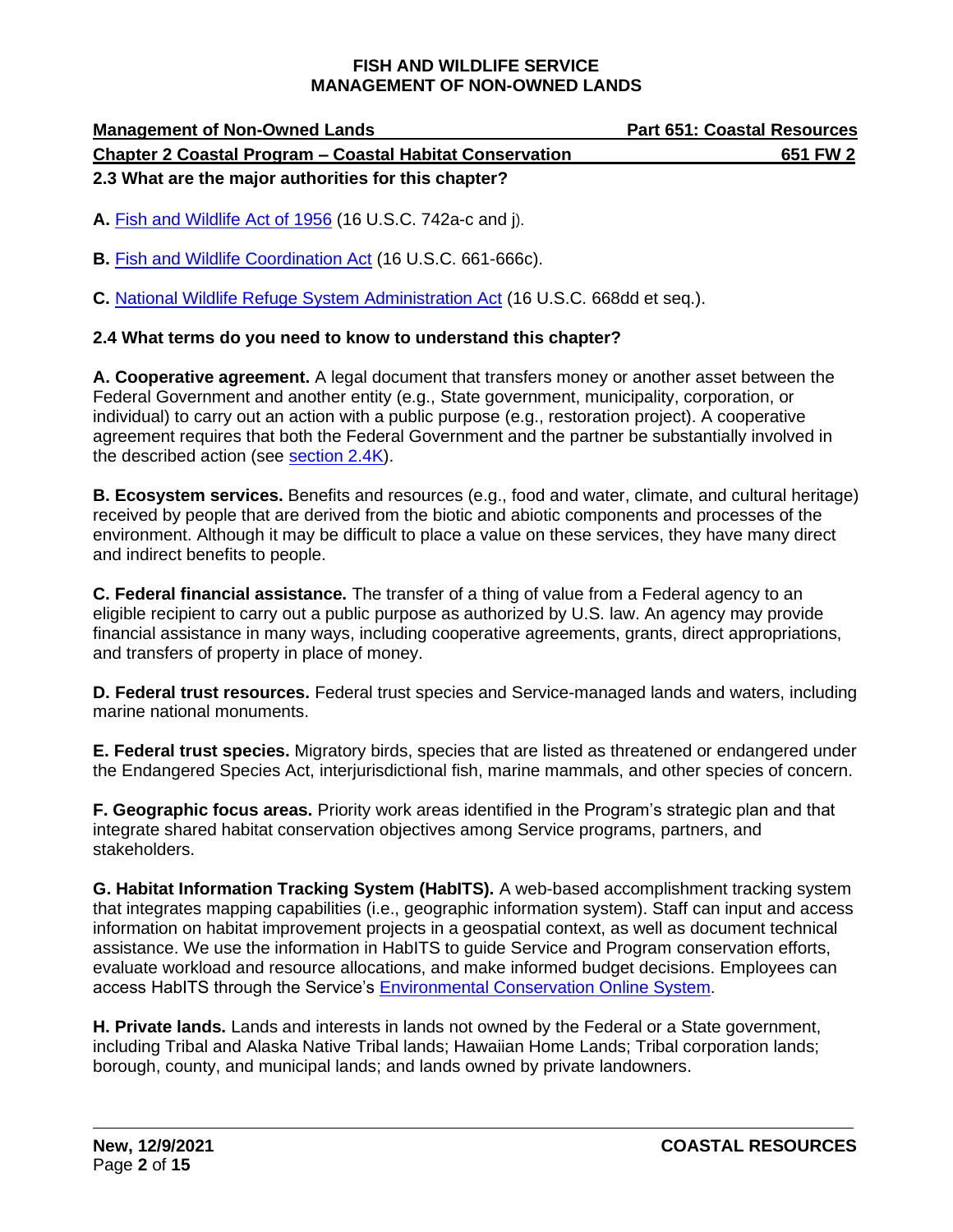| <b>Management of Non-Owned Lands</b>                                                           | <b>Part 651: Coastal Resources</b> |
|------------------------------------------------------------------------------------------------|------------------------------------|
| <b>Chapter 2 Coastal Program - Coastal Habitat Conservation</b>                                | 651 FW 2                           |
| <b>I. Public lands.</b> Lands and interests in lands owned in common by the Federal or a State |                                    |

government, including National Wildlife Refuges, National Forests, National Parks and Monuments, military bases, and State wildlife management areas and parks.

**J. Real property.** One, several, or all interests, benefits, and rights inherent in the ownership of a parcel of land or water. More information about real property is available in [520 FW 6,](https://www.fws.gov/policy/520fw6.html) Real Property—Overview.

<span id="page-2-1"></span>**K. Substantial involvement.** A level of engagement required when entering into a cooperative agreement. It is a relative concept, and it generally occurs when there is collaboration between the awarding agency and recipient in the management or performance of an activity or project. This collaboration is programmatic in nature and may provide benefits (e.g., technical expertise, specialized equipment, labor) that otherwise would be unavailable to the recipient. More information about substantial involvement is available on the Financial Assistance [website.](https://fawiki.fws.gov/display/WSFR/Substantial+Involvement)

**L. Voluntary habitat conservation.** Any improvement or protection activity undertaken by partners that benefits Federal trust resources and is not required by law or regulation.

**M. www.grants.gov.** A public website used to deliver, manage, coordinate, and account for Federal funding opportunities.

# <span id="page-2-0"></span>**PROGRAM BACKGROUND**

**2.5 What is the Coastal Program?** Our mission is to achieve voluntary habitat conservation by providing technical and financial assistance, in collaboration with partners, for the benefit of Federal trust species. Working with partners, we deliver strategic habitat conservation by planning, designing, and implementing habitat improvement and protection projects. We carry out this mission by:

**A.** Collaborating with other Service programs; Federal, Tribal, State, and local agencies; nongovernmental organizations; universities; corporations; communities; and private landowners. Through these partnerships we leverage our technical and financial assistance to maximize benefits to Federal trust resources.

**B.** Focusing our habitat conservation on priority coastal and marine habitats, including those in and along the Great Lakes and in U.S. Territories. We implement habitat conservation on both public and private lands, which allows the Program to deliver landscape-scale conservation and to promote habitat connectivity, continuity, and resiliency.

**C.** Ensuring that there is a local field presence that delivers habitat conservation efficiently and effectively. The expertise of our field staff allows them to maximize partnership opportunities and conservation benefits.

**D.** Increasing partner capacity to achieve shared conservation objectives. By building capacity among our partners, we have a broader impact on habitat conservation by promoting science-based conservation; refining conservation design, planning, and policies; and improving the science of restoration.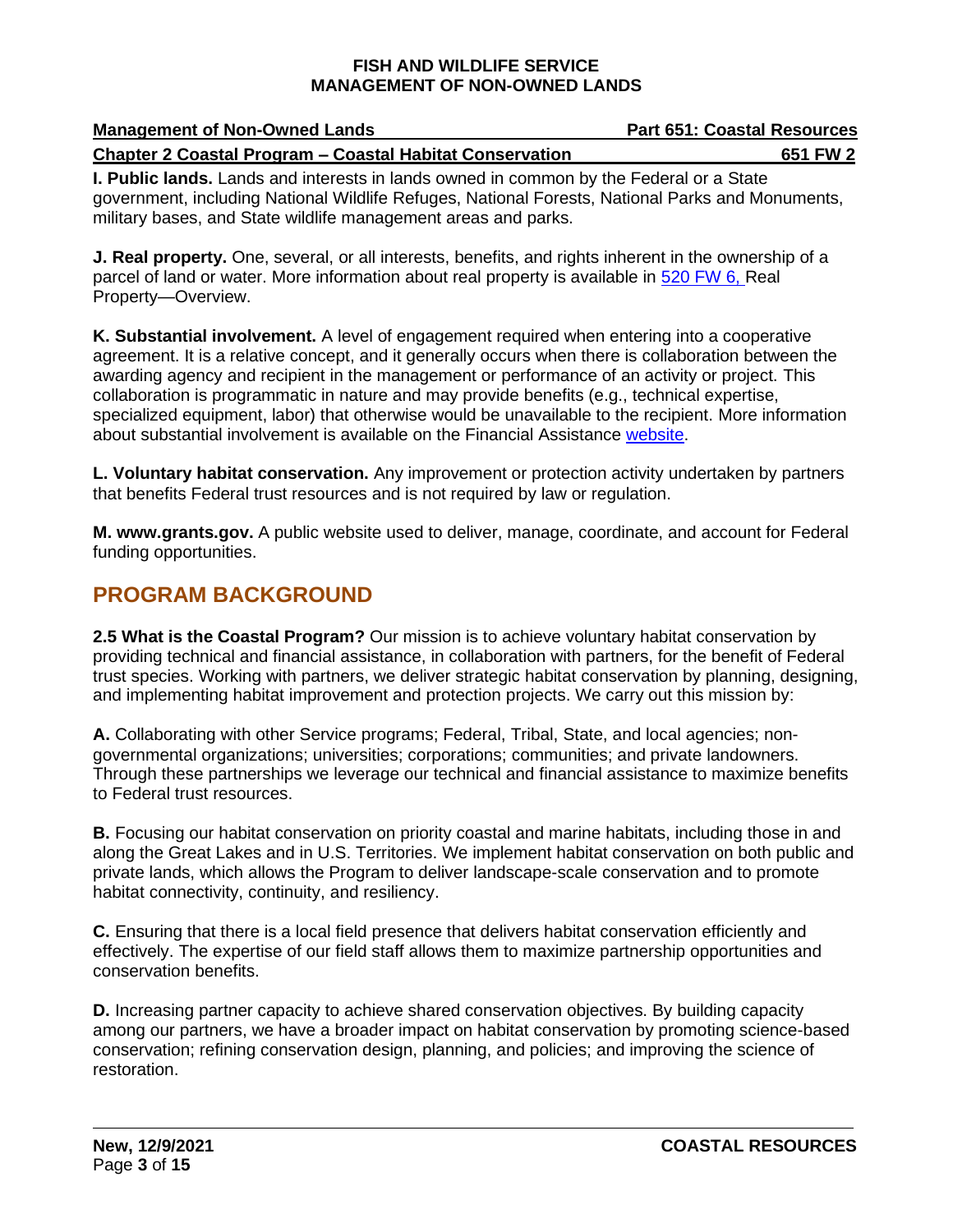| <b>Management of Non-Owned Lands</b>                            | <b>Part 651: Coastal Resources</b> |
|-----------------------------------------------------------------|------------------------------------|
| <b>Chapter 2 Coastal Program – Coastal Habitat Conservation</b> | 651 FW 2                           |

**2.6 What are the priorities for the Coastal Program?** The Program is guided by a three-part strategic plan:

**A.** The *[Strategic](https://www.fws.gov/coastal/) Vision* presents the goals of the Coastal Program.

**B.** The *Regional Work Plans* include each Region's geographic focus areas (i.e., priorities) and conservation objectives. The Regional Program Coordinators revise the work plans every 5 years.

**C.** The *National Summary* reports on the Regions' previous 5-year accomplishments and summarizes the Regions' conservation objectives for the next 5 years.

## **2.7 What are the goals for the Coastal Program?**

- **A.** The Program has five goals that define how we will achieve our mission:
- **(1)** Conserve habitat,
- **(2)** Broaden and strengthen partnerships,
- **(3)** Improve information sharing and communication,
- **(4)** Support our workforce, and
- **(5)** Enhance accountability.
- **B.** More information about the goals is in our *Strategic Vision*.

## **2.8 How does the Coastal Program develop geographic focus areas?**

**A.** Each Region has the authority to develop its own process for establishing and delineating geographic focus areas; however, all Regions must use a landscape-scale approach that integrates Department of the Interior and Service priorities and shared conservation objectives among partners.

**B.** Geographic focus areas ensure that we allocate our resources to habitats and priorities with the greatest need. Although we concentrate our resources in these focus areas, we may deliver habitat conservation outside of the areas if the projects are of high conservation value.

## **2.9 How does the Coastal Program integrate Strategic Habitat Conservation?**

**A.** [Strategic Habitat Conservation](https://www.fws.gov/landscape-conservation/) (SHC) is a framework the Service uses to deliver landscape-scale, adaptive habitat management. This framework ensures that we plan, implement, and evaluate our conservation actions. It ensures that we use the best available scientific information to deliver conservation in an efficient and effective manner.

**B.** At a programmatic level, we use SHC to make decisions regarding where and how to deliver habitat conservation and to allocate resources to achieve specific biological and ecological outcomes. The SHC process is often informed by input and resources from partners. SHC ensures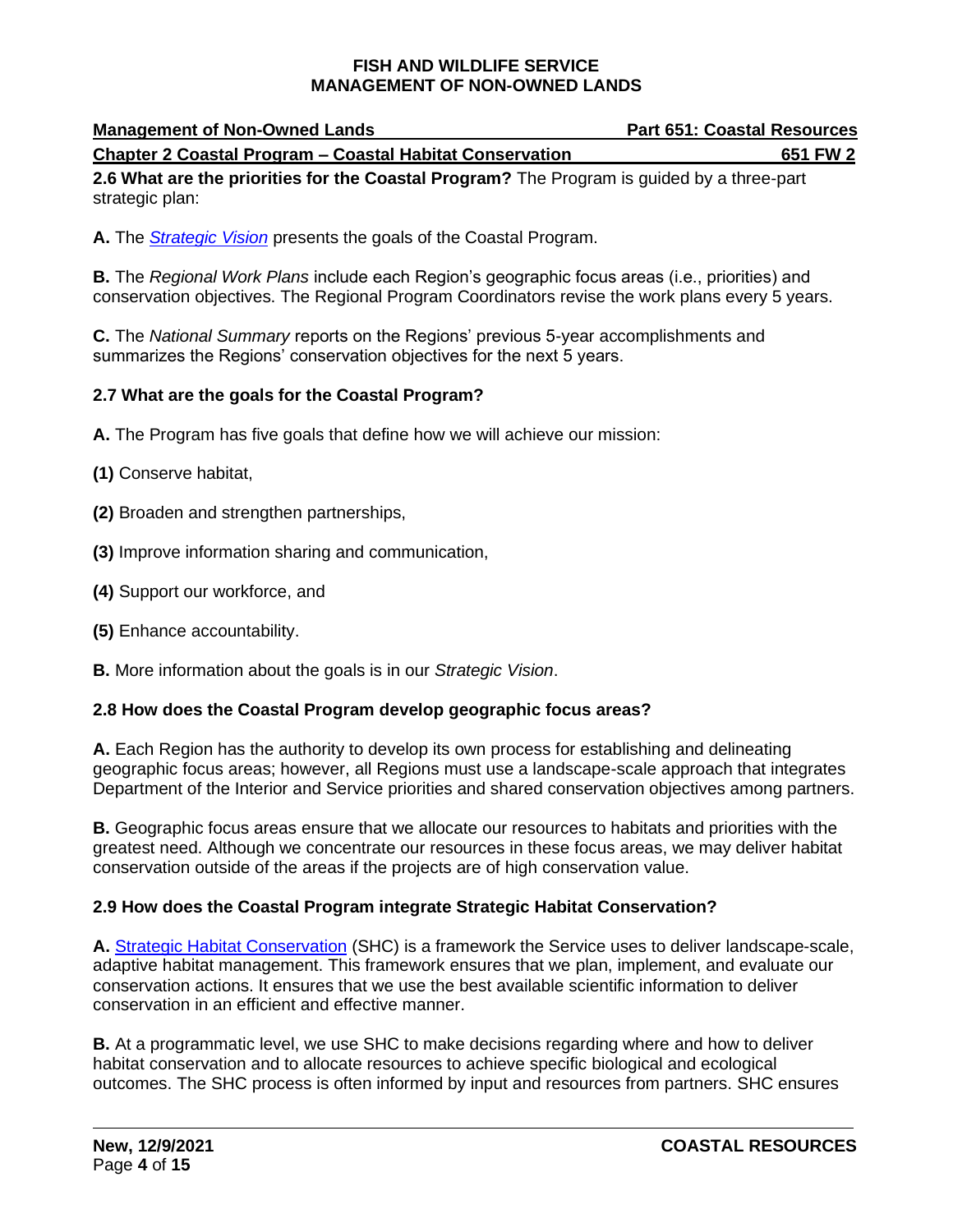| <b>Management of Non-Owned Lands</b>                                                               | <b>Part 651: Coastal Resources</b> |
|----------------------------------------------------------------------------------------------------|------------------------------------|
| <b>Chapter 2 Coastal Program - Coastal Habitat Conservation</b>                                    | 651 FW 2                           |
| alentario legge composizione del gedeno per come d'artere e quel me soldar condenada mengeneralen. |                                    |

that we base our conservation actions on sound science and we address changing conservation challenges and ecological conditions.

**C.** At the project level, we work with partners to plan, design, and implement habitat conservation. By monitoring and evaluating our conservation activities, we can refine our assistance, improve on our successes, and ensure we ultimately achieve our conservation objectives.

# <span id="page-4-0"></span>**HABITAT CONSERVATION OVERVIEW**

**2.10 What is habitat conservation?** Habitat conservation includes projects and activities that assess, enhance, establish, maintain, protect, or restore the ecological function and integrity of an area for the benefit of Federal trust resources. We deliver habitat conservation through technical and financial assistance, planning and design, and implementation of habitat improvement and protection projects. Specific types of activities and projects may vary among Regions and geographic focus areas because of the wide variety of habitats and species, ecological threats, and available conservation resources in these areas. Figure 1-1 illustrates how the Program categorizes habitat conservation projects and activities. Sections 2.10A through C define and discuss the elements in the figure in more detail.





## **A. Habitat conservation planning and design.**

**(1)** Habitat conservation planning and design is the process of developing strategies, identifying tools, and planning projects to support terrestrial and aquatic (e.g., freshwater and marine) habitat conservation. Planning and design activities can support a broader conservation goal or lead to a conservation project. We provide planning and design capacity to partners and stakeholders as technical assistance. More information about technical assistance is in [section 2.11.](#page-5-0)

**(2)** Habitat assessment is part of habitat conservation planning and design. It is the evaluation of an area of land or water, or both, as habitat for a species, population, or community. Habitat assessments can contribute to conservation planning (e.g., land use decisions) or lead to a habitat improvement or protection project.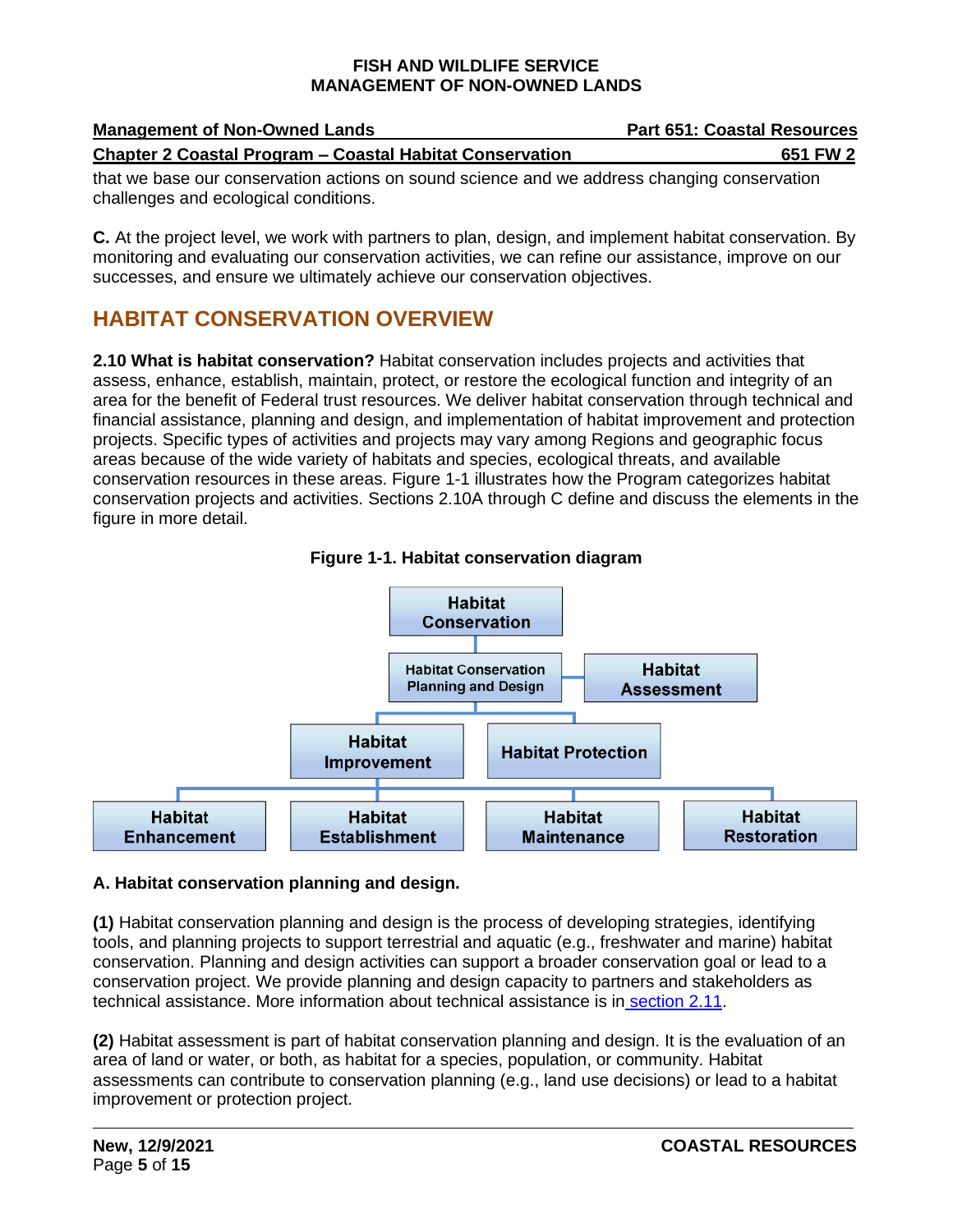| <b>Management of Non-Owned Lands</b>                            | <b>Part 651: Coastal Resources</b> |
|-----------------------------------------------------------------|------------------------------------|
| <b>Chapter 2 Coastal Program – Coastal Habitat Conservation</b> | 651 FW 2                           |

**B. Habitat improvement.** Habitat improvement involves the enhancement, establishment, maintenance, or restoration of ecological function(s) or condition(s) of an area. These projects strive to improve habitats to achieve desired biological outcomes. The term "habitat improvement" attempts to capture all of the on-the-ground projects that we implement for conservation. The types of habitat improvement projects include:

**(1)** *Habitat enhancement:* The manipulation of the physical, chemical, or biological characteristics to improve the ecological function(s) or change the successional stage of an area that will provide additional benefits to Federal trust and other priority species.

**(2)** *Habitat establishment:* The manipulation of existing physical, chemical, or biological characteristics to create habitat conditions that did not previously exist in an area. We will not implement establishment projects that adversely affect habitats that are important to Federal trust or other priority species or displace a habitat unless we can demonstrate that the project will not negatively affect Federal trust and other priority species or a unique habitat.

**(3)** *Habitat maintenance:* The periodic manipulation of existing physical, chemical, or biological characteristics required to keep an area in a condition that benefits Federal trust and other priority species.

**(4)** *Habitat restoration:* The manipulation of the physical, chemical, or biological characteristics of an area with the goal of returning self-sustaining, natural/historical ecological function(s) and integrity that have been degraded or lost. For each restoration project, we will attempt to restore as many of the natural/historical ecologic conditions as practical.

**C. Habitat protection.** Habitat protection is a long-term, voluntary action (e.g., fee title property purchase, conservation easement, land use designation, or reservation of water) to safeguard habitat conditions and functions that Federal trust and other priority species need during their various life stages.

## <span id="page-5-0"></span>**2.11 What is technical assistance?**

**A.** Technical assistance consists of planning, design, and evaluation activities that support habitat conservation, whether or not it leads directly to a specific habitat improvement or protection project. Technical assistance is one way that we can establish substantial involvement in a habitat conservation project.

**B.** We provide technical assistance to other Service programs and partners to achieve shared conservation objectives. By providing technical assistance, we have a broader impact on conservation by informing resource managers, restoration practitioners, and others who are responsible for regulating, managing, and implementing habitat conservation. Technical assistance may include, but is not limited to:

**(1)** Providing decision-support for conservation and guidance for policies,

**(2)** Conducting ecological surveys,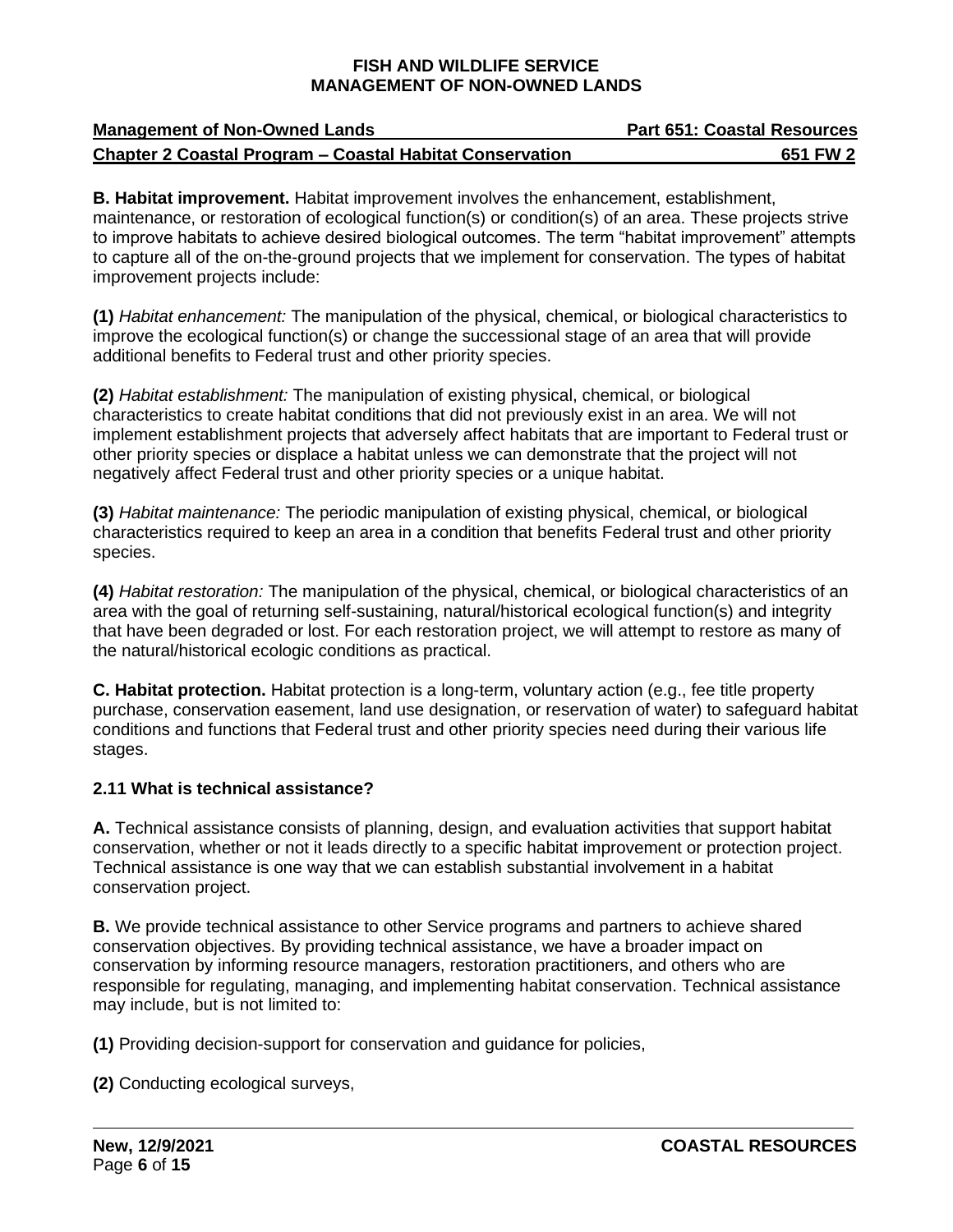| <b>Management of Non-Owned Lands</b>                            | <b>Part 651: Coastal Resources</b> |
|-----------------------------------------------------------------|------------------------------------|
| <b>Chapter 2 Coastal Program – Coastal Habitat Conservation</b> | 651 FW 2                           |
|                                                                 |                                    |

**(3)** Designing and reviewing habitat restoration and management plans,

**(4)** Evaluating and improving conservation practices,

**(5)** Assisting with grant applications for conservation projects,

**(6)** Supervising project construction, and

**(7)** Monitoring and evaluating restoration projects.

## <span id="page-6-0"></span>**RESPONSIBILITIES**

#### **2.12 How is the Coastal Program organized?**

**A. Headquarters.** The Program is administered by the Director; the Chief, National Wildlife Refuge System (NWRS); the Chief, Division of Natural Resources and Conservation Planning; the Chief, Branch of Habitat Restoration; and the National Coastal Program Team Lead. Administration of the Program is also coordinated with the Assistant Director, Ecological Services, because of how the Regions administer the Program.

**B. Regional Offices.** The Program is administered by the Regional Directors, Assistant Regional Directors, and Regional Coordinators. In some Regions, the Program is administered under the Assistant Regional Director for Ecological Services, and in others under the Assistant Regional Directors for the NWRS.

**C. Field Offices.** The Program is administered by Project Leaders, Coastal Program Managers, and field staff. For field offices that do not have a Coastal Program Manager, the Project Leader has the responsibility of administering the Program.

**2.13 What are the specific employee responsibilities for implementing the Coastal Program?**  See Table 2-1.

| These employees | Are responsible for                                                                            |
|-----------------|------------------------------------------------------------------------------------------------|
| A. Director     | (1) Ensuring the Program has the resources necessary to fulfill the<br>mission of the Service, |
|                 | (2) Approving Program policies,                                                                |
|                 | (3) Ensuring that the Program has adequate oversight at a national level,<br>and               |
|                 | (4) Approving National Coastal Wetlands Conservation Grant Program<br>projects.                |

**Table 2-1: Responsibilities for the Coastal Program**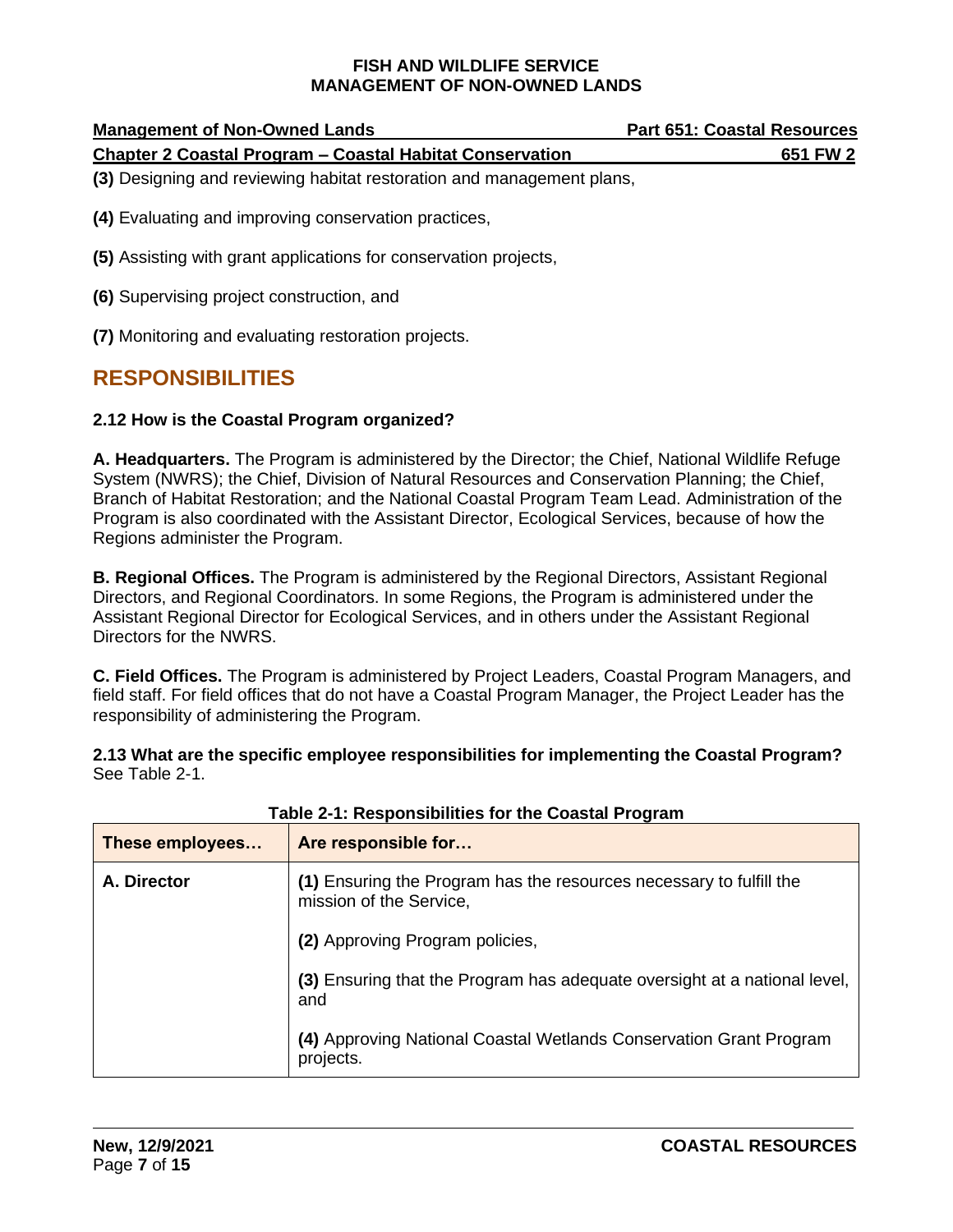| <b>Management of Non-Owned Lands</b>                                                                  | <b>Part 651: Coastal Resources</b>                                                                                                                                                                                                             |  |
|-------------------------------------------------------------------------------------------------------|------------------------------------------------------------------------------------------------------------------------------------------------------------------------------------------------------------------------------------------------|--|
| <b>Chapter 2 Coastal Program - Coastal Habitat Conservation</b><br>651 FW 2                           |                                                                                                                                                                                                                                                |  |
| These employees                                                                                       | Are responsible for                                                                                                                                                                                                                            |  |
| <b>B. Chief, NWRS in</b><br>coordination with the<br><b>Assistant Director-</b>                       | (1) Ensuring the Program has the resources necessary to fulfill the<br>mission of the Service,                                                                                                                                                 |  |
| <b>Ecological Services</b>                                                                            | (2) Administering the Program at a national level, and                                                                                                                                                                                         |  |
|                                                                                                       | (3) Overseeing Program policy and budget formulation and allocation.                                                                                                                                                                           |  |
| C. Chief, Division of<br><b>Natural Resources</b><br>and Conservation                                 | (1) Ensuring the Program has the resources necessary to fulfill the<br>mission of the Service,                                                                                                                                                 |  |
| <b>Planning</b>                                                                                       | (2) Implementing the Program at a national level, and                                                                                                                                                                                          |  |
|                                                                                                       | (3) Reviewing Program policies and budget formulation.                                                                                                                                                                                         |  |
| D. Chief, Branch of<br><b>Habitat Restoration</b><br>and National Coastal<br><b>Program Team Lead</b> | (1) Developing national policy and guidance to administer and implement<br>the Program. This includes reviewing our chapter and handbook at least<br>every other year to ensure it is current and updating it as necessary;                    |  |
|                                                                                                       | (2) Managing the Program at a national level, which includes developing<br>budget requests and allocations, overseeing HabITS development, and<br>reporting program accomplishments;                                                           |  |
|                                                                                                       | (3) Monitoring the implementation of the Program to ensure compliance<br>and integrity;                                                                                                                                                        |  |
|                                                                                                       | (4) Maintaining financial assistance training and ensuring that Program<br>staff follow financial assistance policies;                                                                                                                         |  |
|                                                                                                       | (5) Coordinating resolution of programmatic issues elevated to<br>Headquarters from the Regions;                                                                                                                                               |  |
|                                                                                                       | (6) Representing the Program and the Service in technical committees,<br>working groups, and public forums;                                                                                                                                    |  |
|                                                                                                       | (7) Leading the development and delivery of certain Service<br>conservation programs and initiatives, such as the National Coastal<br><b>Wetlands Conservation Grant Program;</b>                                                              |  |
|                                                                                                       | (8) Supporting the management of Marine National Monuments,<br>including policy development and review;                                                                                                                                        |  |
|                                                                                                       | (9) Coordinating the management of the NWRS's coastal and marine<br>resources at a national level, which includes developing policies and<br>partnerships that protect the natural and cultural resources in coastal<br>and marine ecosystems; |  |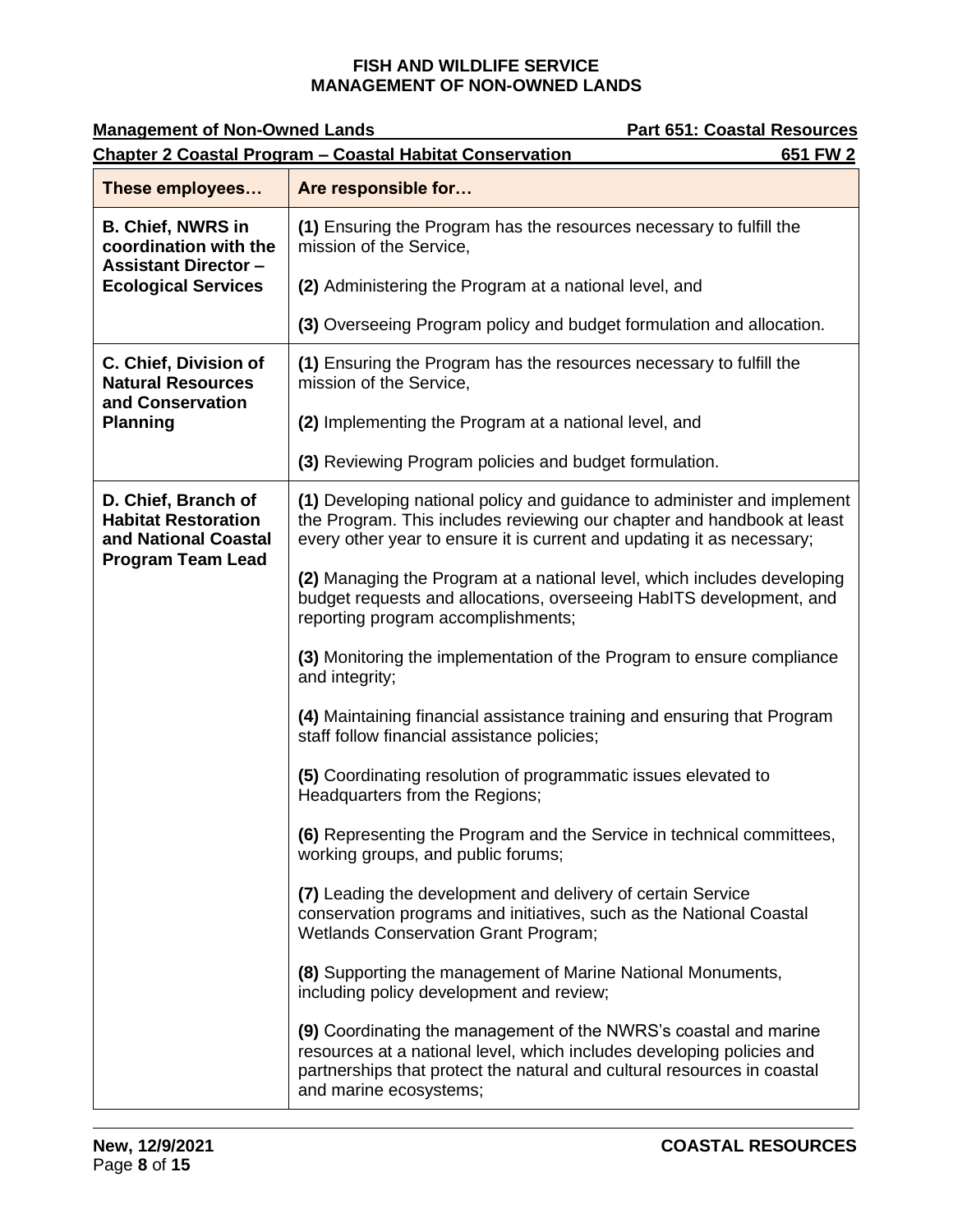| <b>Management of Non-Owned Lands</b>                                        | <b>Part 651: Coastal Resources</b>                                                                                                                                                                                                                     |  |
|-----------------------------------------------------------------------------|--------------------------------------------------------------------------------------------------------------------------------------------------------------------------------------------------------------------------------------------------------|--|
| <b>Chapter 2 Coastal Program - Coastal Habitat Conservation</b><br>651 FW 2 |                                                                                                                                                                                                                                                        |  |
| These employees                                                             | Are responsible for                                                                                                                                                                                                                                    |  |
|                                                                             | (10) Supporting national communication and outreach efforts to promote<br>the Program; and                                                                                                                                                             |  |
|                                                                             | (11) Developing and managing national partnerships and coordinating<br>activities related to the Program.                                                                                                                                              |  |
| <b>E. Regional Directors</b><br>and Assistant                               | (1) Administering the Program within their Regions,                                                                                                                                                                                                    |  |
| <b>Regional Directors</b>                                                   | (2) Designating Program Regional Coordinators for their Regions,                                                                                                                                                                                       |  |
|                                                                             | (3) Allocating and executing Regional budgets, and                                                                                                                                                                                                     |  |
|                                                                             | (4) Developing and implementing national and Regional priorities.                                                                                                                                                                                      |  |
| F. Program Regional<br><b>Coordinators</b>                                  | (1) Providing direction to Coastal Program Managers, Project Leaders,<br>and field staff on Program policy and guidance;                                                                                                                               |  |
|                                                                             | (2) Managing the Program at a Regional level, which includes preparing<br>budget recommendations, developing program capacity, participating in<br>HabITS development, and preparing strategic plans and habitat<br>improvement monitoring strategies; |  |
|                                                                             | (3) Monitoring the implementation of the Program to ensure compliance<br>and funding fidelity by the Regional and field offices;                                                                                                                       |  |
|                                                                             | (4) Coordinating resolution of programmatic issues elevated to the<br>Regional office from the field offices;                                                                                                                                          |  |
|                                                                             | (5) Maintaining financial assistance training and ensuring that Program<br>staff follow financial assistance policies;                                                                                                                                 |  |
|                                                                             | (6) Participating in technical committees and workgroups;                                                                                                                                                                                              |  |
|                                                                             | (7) Assisting with the development and delivery of Service conservation<br>programs and initiatives, such as the National Coastal Wetlands<br><b>Conservation Grant Program;</b>                                                                       |  |
|                                                                             | (8) Supporting national and Regional communication and outreach<br>efforts to promote the Program;                                                                                                                                                     |  |
|                                                                             | (9) Developing and managing Regional partnerships and aligning<br>program activities with Service priorities; and                                                                                                                                      |  |
|                                                                             | (10) Overseeing Regional accomplishment reporting and resolving any                                                                                                                                                                                    |  |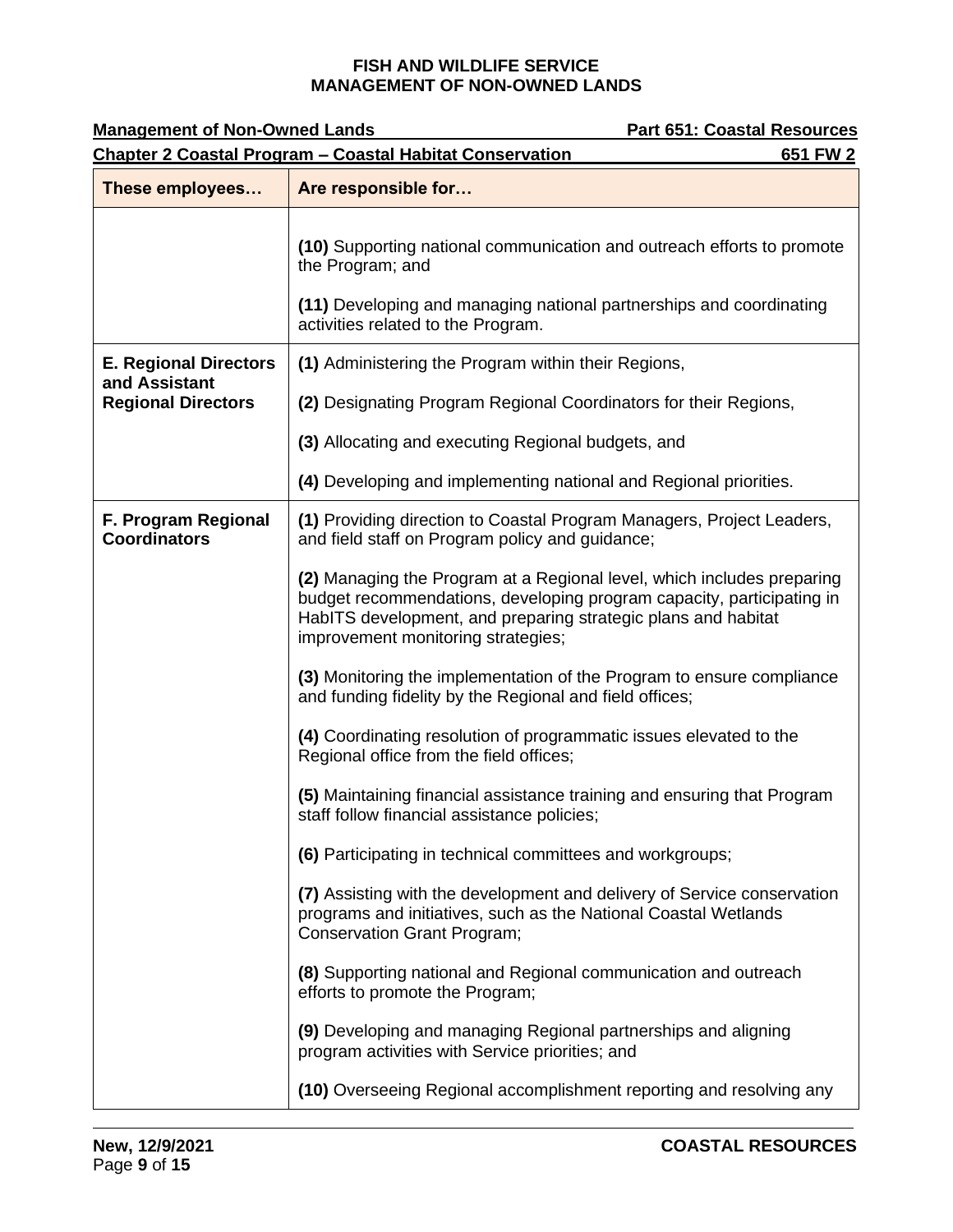| <b>Management of Non-Owned Lands</b>                                        | <b>Part 651: Coastal Resources</b>                                                                                                                                                                                   |  |
|-----------------------------------------------------------------------------|----------------------------------------------------------------------------------------------------------------------------------------------------------------------------------------------------------------------|--|
| <b>Chapter 2 Coastal Program - Coastal Habitat Conservation</b><br>651 FW 2 |                                                                                                                                                                                                                      |  |
| These employees                                                             | Are responsible for                                                                                                                                                                                                  |  |
|                                                                             | reporting issues.                                                                                                                                                                                                    |  |
| G. Program<br><b>Managers or Project</b><br><b>Leaders (Field</b>           | (1) Managing the Program at the field level, which includes developing<br>program capacity and participating in the development of strategic plans;                                                                  |  |
| Offices)                                                                    | (2) Monitoring the implementation of the Program to ensure compliance<br>and integrity and funding fidelity in their offices;                                                                                        |  |
|                                                                             | (3) Facilitating and implementing habitat conservation in accordance with<br>Program policies and strategic plans, with concurrence from the field<br>office staff and other appropriate authorities;                |  |
|                                                                             | (4) Maintaining financial assistance training and ensuring that Program<br>staff follow financial assistance policies;                                                                                               |  |
|                                                                             | (5) Coordinating resolution of programmatic issues raised by field staff;                                                                                                                                            |  |
|                                                                             | (6) Participating in technical committees and workgroups, such as<br>Regional or local conservation workgroups or watershed organizations;                                                                           |  |
|                                                                             | (7) Assisting with the development and delivery of Service conservation<br>programs and initiatives, such as the National Coastal Wetlands<br><b>Conservation Grant Program;</b>                                     |  |
|                                                                             | (8) Supporting national, Regional, and field communication and outreach<br>efforts to promote the Program;                                                                                                           |  |
|                                                                             | (9) Developing and managing field level partnerships that facilitate<br>habitat conservation projects; and                                                                                                           |  |
|                                                                             | (10) Overseeing field office accomplishment reporting and resolving any<br>reporting issues.                                                                                                                         |  |
| H. Program Managers<br>and Field Staff (Field<br>Offices)                   | (1) Selecting, designing, and implementing habitat conservation projects<br>and activities in accordance with Program policies and strategic plans,<br>with concurrence from the managers in their chain of command; |  |
|                                                                             | (2) Providing technical and financial assistance to partners who want to<br>implement a habitat improvement project that benefits Federal trust<br>species;                                                          |  |
|                                                                             | (3) Providing additional technical capacity to partners, including the<br>planning and designing of habitat conservation projects;                                                                                   |  |
|                                                                             | (4) Maintaining financial assistance training and ensuring that Program                                                                                                                                              |  |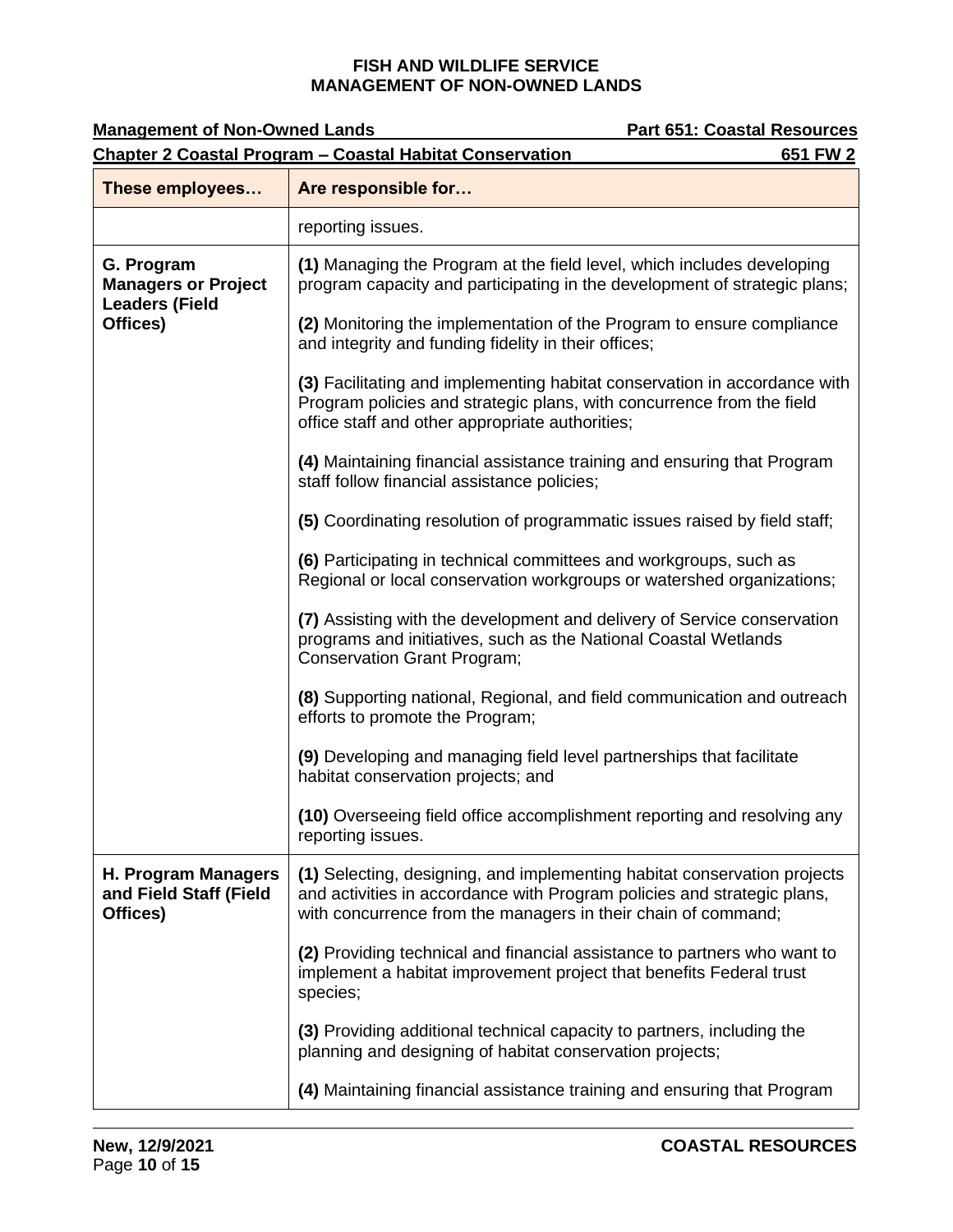| <b>Management of Non-Owned Lands</b> |                                                                                                                                                                                                                                                             | <b>Part 651: Coastal Resources</b> |
|--------------------------------------|-------------------------------------------------------------------------------------------------------------------------------------------------------------------------------------------------------------------------------------------------------------|------------------------------------|
|                                      | <b>Chapter 2 Coastal Program - Coastal Habitat Conservation</b>                                                                                                                                                                                             | 651 FW 2                           |
| These employees                      | Are responsible for                                                                                                                                                                                                                                         |                                    |
|                                      | staff follow financial assistance policies;                                                                                                                                                                                                                 |                                    |
|                                      | (5) Serving as Project Officers for cooperative and other financial<br>assistance agreements, and ensuring staff and partners fulfill the<br>responsibilities identified in the agreements;                                                                 |                                    |
|                                      | (6) Ensuring substantial involvement when the Program enters into a<br>cooperative agreement;                                                                                                                                                               |                                    |
|                                      | (7) Monitoring habitat improvement projects to ensure that they achieve<br>their biological and structural intent and landowner objectives;                                                                                                                 |                                    |
|                                      | (8) Supporting national, Regional, and field communication and outreach<br>efforts to promote the Program;                                                                                                                                                  |                                    |
|                                      | (9) Developing and managing community partnerships that facilitate<br>habitat conservation projects and actions;                                                                                                                                            |                                    |
|                                      | (10) Participating in technical committees and workgroups, such as<br>Regional or local conservation workgroups or watershed organizations;                                                                                                                 |                                    |
|                                      | (11) Assisting with the development and delivery of Service conservation<br>programs and initiatives, such as the National Coastal Wetlands<br>Conservation Grant Program, Great Lakes Restoration Initiative, and<br>Regional restoration initiatives; and |                                    |
|                                      | (12) Entering technical assistance and habitat improvement<br>accomplishments into HabITS, and ensuring accurate documentation of<br>Service investments, field staff contributions, and project conservation<br>benefits.                                  |                                    |

# <span id="page-10-0"></span>**PROGRAM IMPLEMENTATION**

## **2.14 How does the Service implement the Coastal Program?**

**A. Conservation collaboration.** Whenever possible and appropriate, staff should coordinate Program activities with other Federal, Tribal, State, and local government agencies and nongovernmental organizations to leverage conservation resources and maximize benefits to Federal trust resources.

**B. Cost-effectiveness.** Cost-effectiveness or return on investment compares a project's resource investment (i.e., technical and financial contributions) to its conservation benefits. We should attempt to maximize the return on investment for conservation projects and activities. Other conservation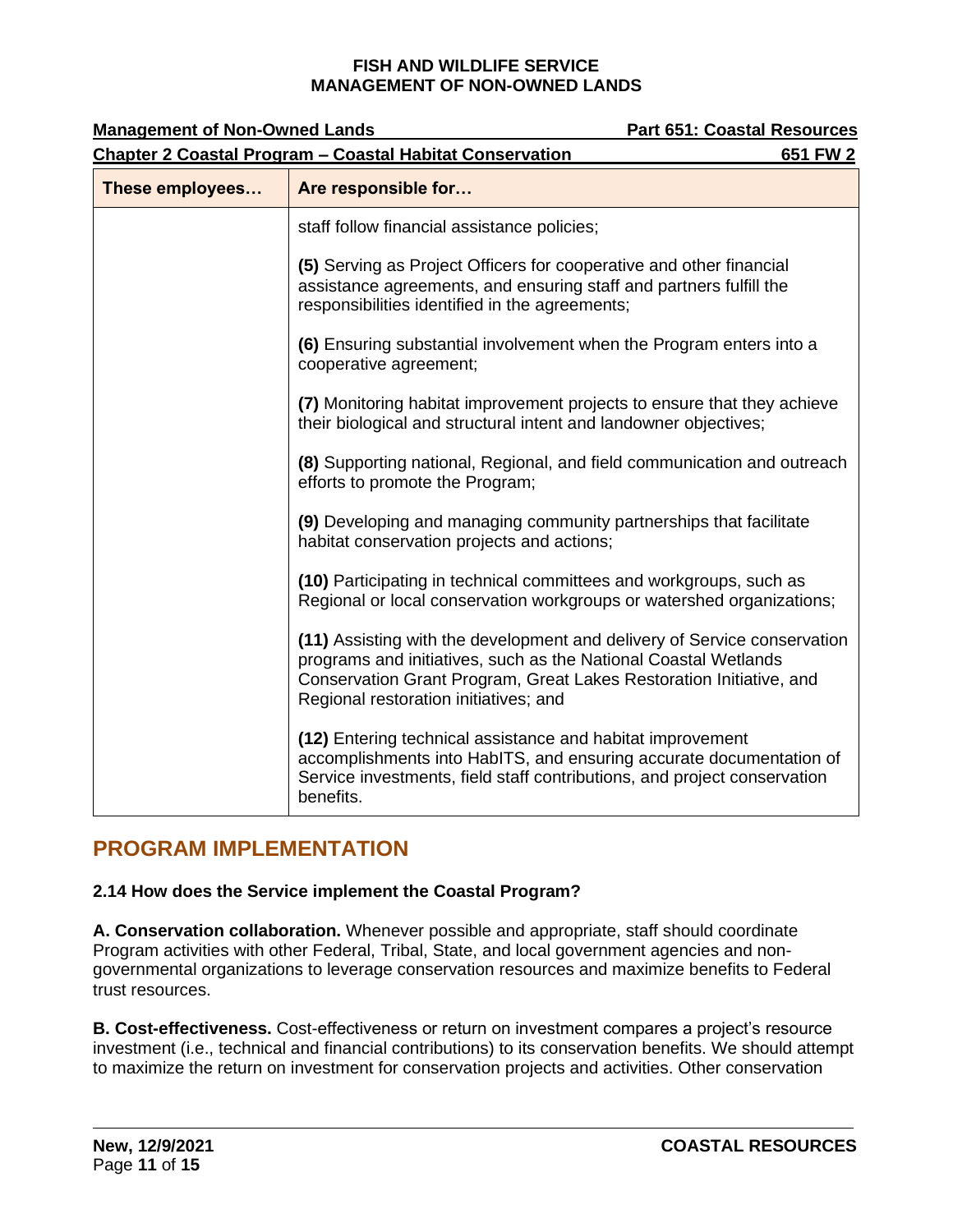| <b>Management of Non-Owned Lands</b>           |  |  |  |  |                                                                 |  |  |  |  |  | <b>Part 651: Coastal Resources</b> |  |  |  |  |  |  |          |
|------------------------------------------------|--|--|--|--|-----------------------------------------------------------------|--|--|--|--|--|------------------------------------|--|--|--|--|--|--|----------|
|                                                |  |  |  |  | <b>Chapter 2 Coastal Program – Coastal Habitat Conservation</b> |  |  |  |  |  |                                    |  |  |  |  |  |  | 651 FW 2 |
| $\mathbf{r}$ and $\mathbf{r}$ and $\mathbf{r}$ |  |  |  |  |                                                                 |  |  |  |  |  |                                    |  |  |  |  |  |  |          |

benefits may include ecosystem services, community outreach and education, and Department of the Interior and Service priorities.

**C. Federal trust resources or other priority species.** Program conservation projects and activities must benefit Federal trust resources or priority species.

**D. International habitat conservation.** Under the Compacts of Free Association with the United States and similar agreements, we may provide technical and financial assistance to other countries, such as the Federated States of Micronesia, Republic of the Marshall Islands, and the Republic of Palau.

**E. Landscape-scale conservation.** Effective habitat conservation requires the ability to address community and conservation demands throughout an entire watershed or ecosystem. We should seek to collaborate with partners to deliver landscape-scale conservation and to maintain habitat connectivity and continuity by working on private and public lands and marine resources.

**F. Leveraging resources.** A strength of the Program is our ability to develop partnerships that enable us to leverage technical and financial resources with partners. We should seek partnership opportunities that improve the delivery and effectiveness of our conservation projects and activities.

**G. Public funding opportunity.** We may provide Federal financial assistance to other Federal, Tribal, State, and local government agencies; non-governmental organizations; universities; corporations; private landowners; and other partners. Headquarters staff must post an annual Notice of Funding Opportunity (NOFO) on Grants.gov, as required by the Federal Funding Accountability and Transparency Act. The NOFO serves as a national announcement under which the Coastal Program can enter into financial assistance agreements with partners. The announcement provides general information on funding levels, funding eligibility, project selection criteria, and project development. We must comply with Service policies on cooperative agreements and Federal financial assistance in [Parts 515 and 516](https://www.fws.gov/policy/manuals/part.cfm?series=500&seriestitle=INTERAGENCY,%20INTERGOVERNMENTAL%20AND%20INTERNATIONAL%20ACTIVITIES,%20ENVIRONMENTAL%20QUALITY%20SERIES#515) of the Service Manual.

**H. Public and private land conservation.** We deliver habitat conservation on both public and private lands, which is especially important because land ownership in coastal areas is often a mosaic of public and private entities. It also allows us to complement NWRS Comprehensive Conservation Plans because habitat conservation projects can take place on and adjacent to National Wildlife Refuges.

**I. Sound scientific principles.** Conservation projects and activities, including the development of innovative approaches and techniques, must be based on sound scientific principles.

**J. Substantial Federal involvement.** We must be substantially involved (see [section 2.4K\)](#page-2-1) in projects and activities that receive Program financial assistance through a cooperative agreement.

## **2.15 What are the requirements and limitations for Coastal Program funds?**

**A. Administrative expenses.** Program office administrative expenditures should be proportional and limited to the time spent on specific activities necessary to support the Program.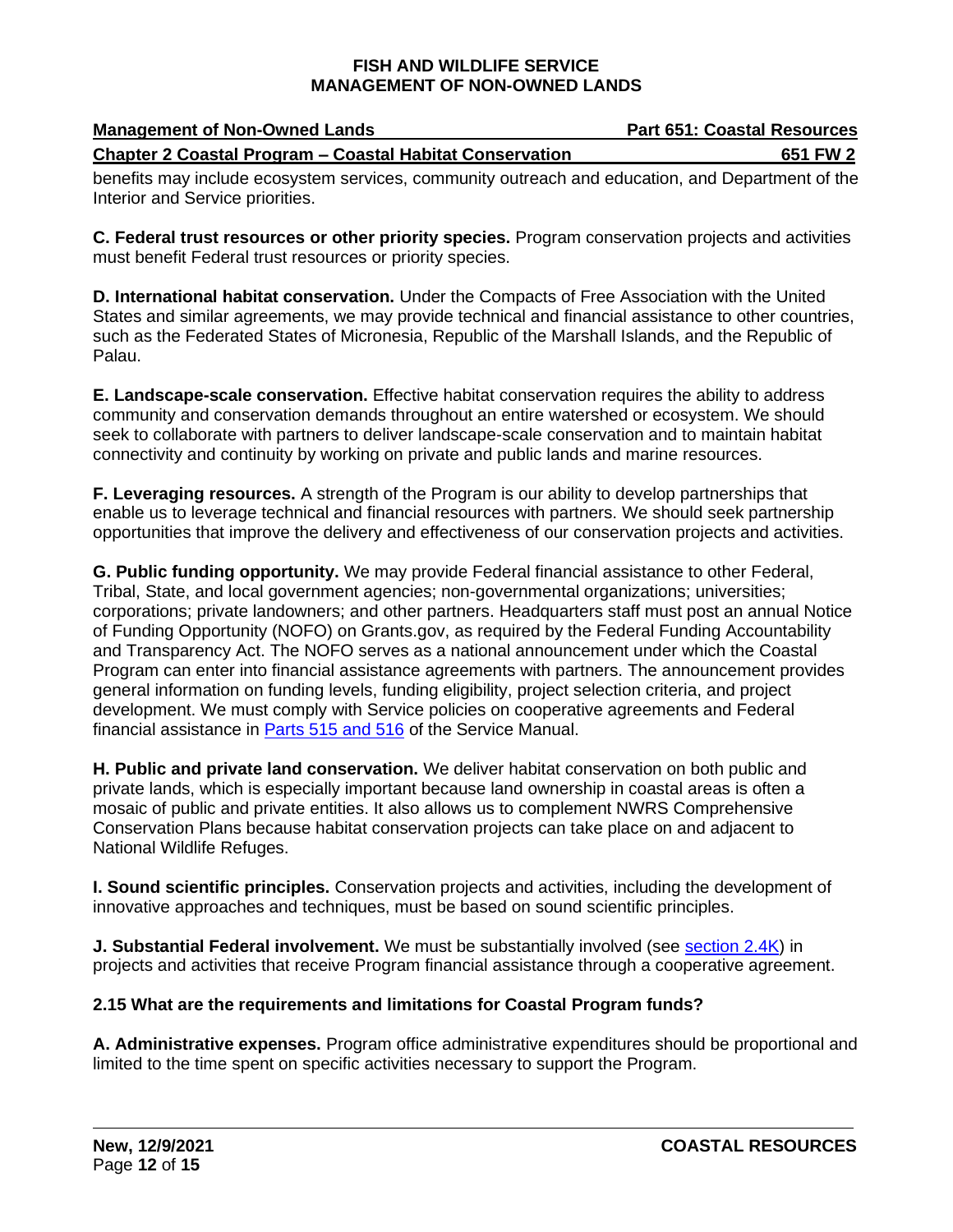| <b>Management of Non-Owned Lands</b>                            | <b>Part 651: Coastal Resources</b> |
|-----------------------------------------------------------------|------------------------------------|
| <b>Chapter 2 Coastal Program – Coastal Habitat Conservation</b> | 651 FW 2                           |

**B. Administrative overhead.** The national, Regional, and field offices should maintain a reasonable overhead percentage to maximize funds available to field staff for the delivery of conservation projects and activities.

## **C. Voluntary property purchases and conservation easements.**

**(1)** We must not use Program funds for property purchases where legal title or interest is vested with the Service or another Federal agency. In addition, staff must not use Program funds to lease interests in real property or to make rental or other land use incentive payments to landowners.

**(2)** We can provide technical assistance for voluntary property purchases, which includes assessing habitats, prioritizing purchases, preparing management plans, and landowner outreach.

**(3)** We can also provide financial assistance for planning (e.g., landowner outreach and management plans) and costs of conveyance (e.g., boundary surveys, title searches, and property appraisals) for third-party property purchases and conservation easements.

## **D. Financial assistance agreements.**

**(1)** We have broad authority to enter into financial assistance agreements with Tribal governments and Native corporations, State and local agencies, non-governmental organizations, educational institutions, corporations, private landowners, and other partners to deliver conservation projects and activities that benefit Federal trust species and their habitats. We provide financial assistance primarily through cooperative agreements.

**(2)** More information about financial assistance agreements is on the Financial Assistance [website,](https://www.fws.gov/grants/) or contact your Regional [Financial Assistance office.](https://www.fws.gov/wsfrprograms/Subpages/ContactUs/ContactUs.htm)

**E. Mitigation.** We must not use Program funds to generate compensatory or other mitigation credits under any Federal or State regulatory program. Staff may use Program funds to implement conservation projects that complement mitigation projects. Staff:

**(1)** May participate in planning and designing mitigation projects to maximize the overall conservation benefits and incorporate Service priorities,

**(2)** May assist with the administration of mitigation recovery efforts, and

**(3)** Must avoid any assistance that would subsidize environmental degradation.

**F. Program funding fidelity.** Regional Directors and others responsible for administering the Program are accountable for ensuring that Program funds are spent only on the administration and implementation of the Program as this chapter, the *Coastal Program Handbook,* and any Program guidance describe.

## **2.16 How does the Coastal Program select habitat conservation projects and activities?**

**A.** Program managers and field staff are responsible for identifying and selecting habitat conservation projects and activities, with concurrence from the Project Leader or other appropriate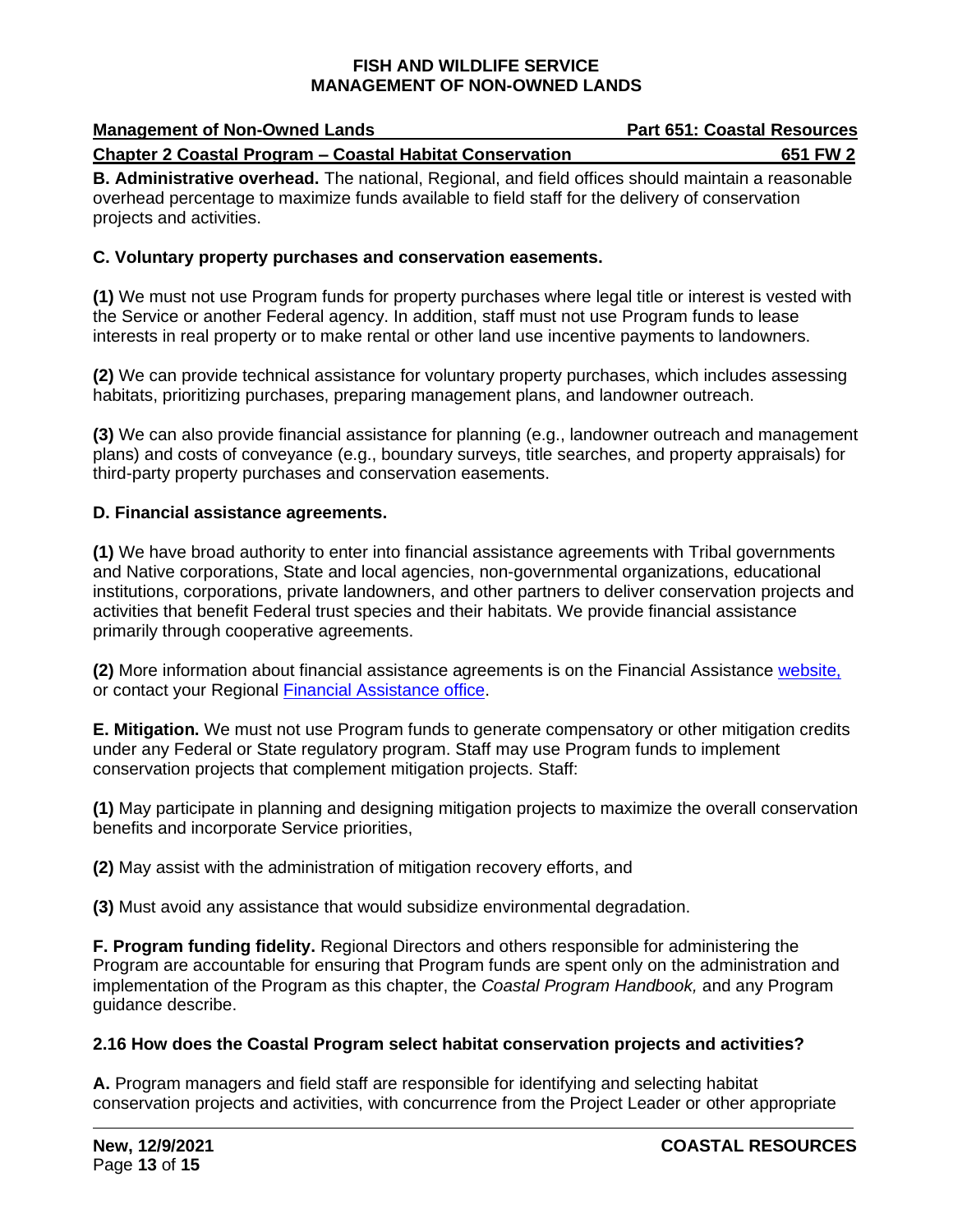| <b>Management of Non-Owned Lands</b>                            | <b>Part 651: Coastal Resources</b> |
|-----------------------------------------------------------------|------------------------------------|
| <b>Chapter 2 Coastal Program - Coastal Habitat Conservation</b> | 651 FW 2                           |

authority. Since requests for technical and financial assistance often exceed our available resources, it is important that our projects and activities maximize our return on investment.

**B.** Staff should give greater consideration to projects and activities that meet any of the conservation selection criteria in Table 2-2. The criteria are not presented in order of priority.

## **Table 2-2: Conservation Selection Criteria**

## **Coastal Program Conservation Selection Criteria**

**(1)** *Departmental and Service priorities.* Priorities and initiatives as identified by the Secretary of the Interior and the Service Director.

**(2)** *Coastal resiliency.* Conservation projects and activities that help wildlife and communities adapt to and recover from changing environmental conditions. Using a watershed or ecosystem conservation approach, our projects and activities can address the causes of the habitat degradation, and provide long-term solutions and habitat resiliency.

**(3)** *Habitat continuity and connectivity.* Conservation projects and activities that restore priority habitats, reduce habitat fragmentation, establish conservation buffers, and provide habitat corridors for Federal trust and other priority species.

**(4)** *Proximity to Service-managed lands and marine resources.* Conservation projects and activities that complement conservation practices on National Wildlife Refuges, or on public or private lands near refuges, including National Parks, National Forests, and other Federal and State land holdings.

**(5)** *Regional strategic plans and priorities.* Conservation projects and activities that are located in geographic focus areas identified in Regional Strategic Plans, or that support Region-specific priorities. Field staff may still implement priority conservation activities or projects outside of these focus areas.

**(6)** *Federal trust resources or other priority species.* Conservation projects and activities that improve habitat for Federal trust resources, candidate species, species proposed for listing, Statelisted species, priority species (e.g., focal or surrogate species), or at-risk species.

**C.** Regional and field offices may develop additional selection criteria that address specific Regional and local conservation priorities.

## **2.17 What are the compliance requirements for the Coastal Program?**

**A. Federal, State, and local regulatory compliance.** Projects and activities must comply with applicable Federal laws, policies, and regulations. They must also comply with Tribal, State, and local laws, policies, and regulations, as long as those laws, policies, and regulations do not conflict with or are not preempted by Federal laws or regulations. Although the responsibility for regulatory compliance may rest with a project partner, Service staff still must ensure that conservation projects and activities comply with applicable laws and regulations before implementing the project.